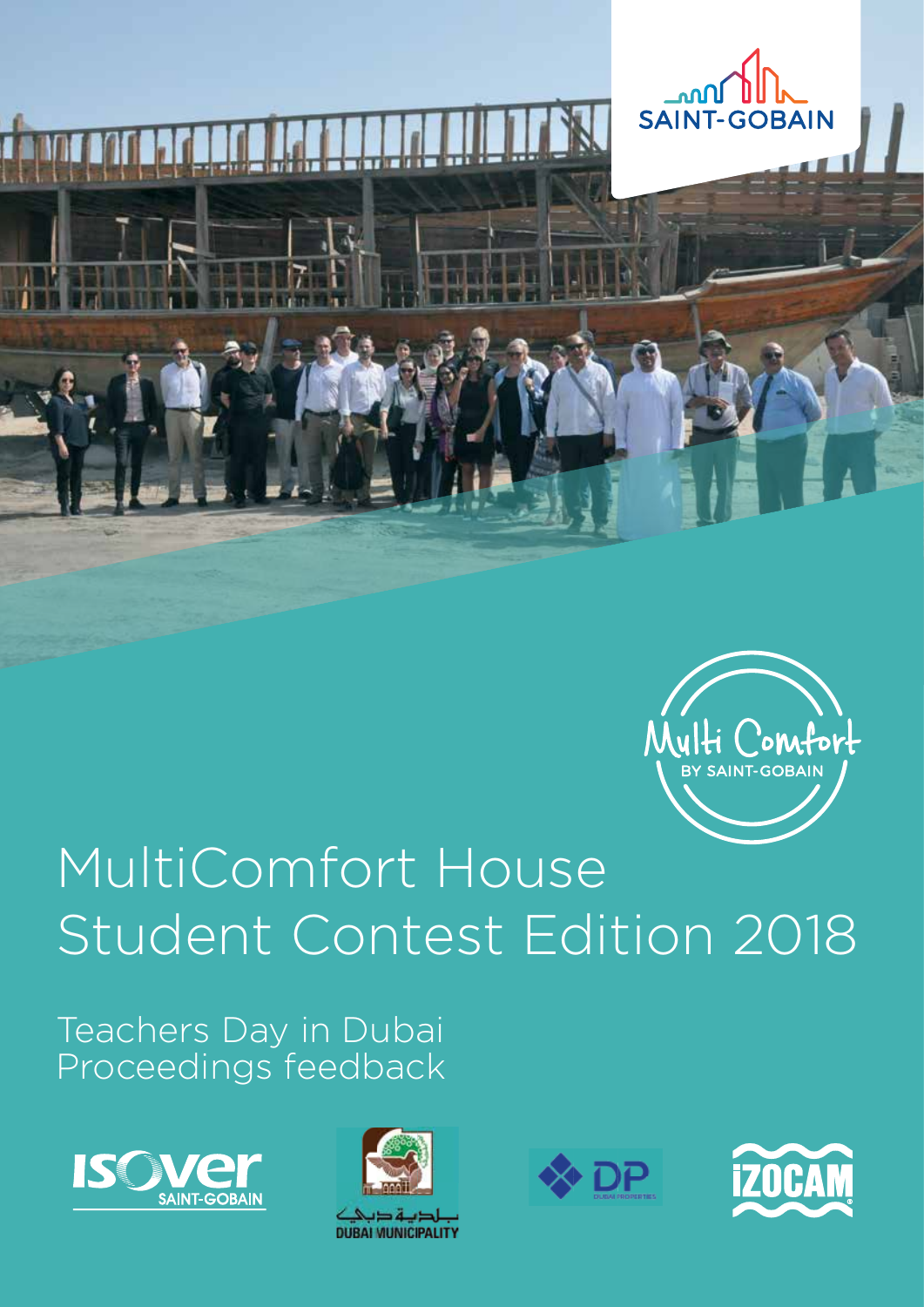*During the proceedings of the "Teacher Day" in Dubai, Saint-Gobain has organized a visit to the site, which is part of the task, together with a few coordinating teachers from aprox. 10 countries.*

*We have asked the participants to give us a short feedback after visiting Dubai and the site in order to be shared with all the students participating in this year edition. This report contains impressions and/or visions about the contest task and the site also.*

*We have merged all this information in this document.*

*SAINT-GOBAIN would like to thank to all participants for their support and feedback in drafting this document.*

# *1. Zuzana Peskova, Czech Technical University in Prague, Faculty of Civil Engineering, Departement of Architecture*

## **About climate**

First what you feel after leaving the airport building is hot. Temperature over 40 °C hits you without grace. In the summer, there is over 50 °C, in winter about 20 °C. Sky without clouds, minimum raining days. So, you cannot worry about heating. Buildings are air-conditioned 20 °C average. Sometimes you are like in huge sauna: from hot outside to cold inside, from cold inside to hot outside. I was surprised how there is windy; the windblown sand covers surfaces.

## **About city**

Dubai is a city of entertainment and shopping. You must always be wondered. Shopping centres and other facilities attract people by different experiences. Water shows, laser shows, singing fountains, ... It is not surprising that the entrance to Burj Al Khalifa is via the Dubai Mall (huge shopping centre). Exciting experiences, that is what is going on. There is nothing unrealizable. The records of Guiness Book are overcome in Dubai. Wow - effect is everywhere. In gradation of word "good" is Dubai the fourth form (after better and the best). And the main reason is simple: Business. Attracting people by entertainment makes them spend money … Dubai is mainly newly building city, built on the sand. The sustainability is very important common part

of thinking about design in Europe and USA. In Dubai this is not the main task today, but I am sure in the future it comes.

## **About people**

Nations in Dubai are mixed: Arabs, Pakistani, Indians, Chinese and others … there is international spirit of the East. People are friendly and helpful. Most frequently question to me was: "Where are you from?" I was surprised how many people know where Prague is and some of them visited Prague and was amazed by my native city… There are no people in public space during the day because of the high temperature outdoor. At the evening the city starts live with people in the streets, all the lights and shows. Children are also in the streets into late night hours (in European context), shops and public facilities are (of course) open too.

## **About the site**

The site district is as a huge construction site. Luxury completed buildings are solitaires in sand and traffic infrastructures. The scale is over humane-being. The cranes coo-create the panorama. Very important is creek and panorama view. The site makes rootstock for skyscrapers level (Burj Al Khalifa included).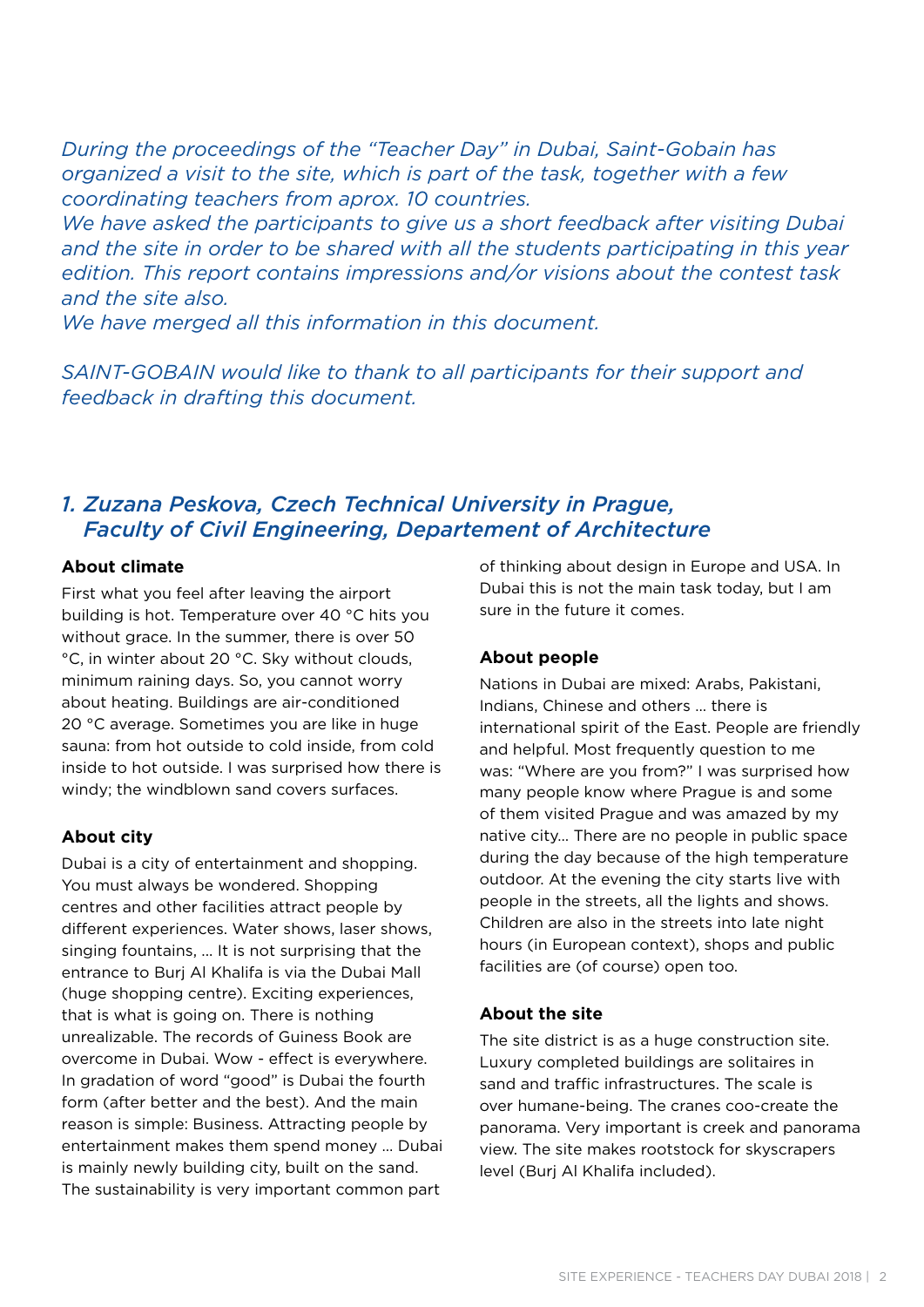The infrastructure and facility is very good (metro, water taxi, football field, newly build library and others planned cultural facilities, nearby shopping centres …). I was amazed by ship building and shipbuilders community in the area of site. It meant a strong context for me. But during the discussion I was surprised, that this is not important for Dubai municipality. They are going to move the shipbuilders community to the different part of Dubai without sentiment, proud of let them making they work in new place. So, I found out that Dubai is city looking only to the glory gold future days, not looking sentimental back to "gone with the wind".

*And at the end, my three good (firmly hope) tips* 

#### *for your design*

- 1) Do not think "European way", think "Cosmopolitan way".
- 2) Do you think your idea is magnificent (generous)? Make it magnificent (generous) even more ... two or three times … and it will be good for Dubai.
- 3) Design something the best ever in the world... it's not important what way. Your design has to be attractive, innovative, surprising, wonderful ... you must get people to want the only one: live in your-designed-houses, in your-designed-district … but avoid the "tinsel", your design must be "genuine gold"!

# *2.Jo Janssen, architect / lector Hasselt University, Faculty Architecture and Art Belgium*

## **8.45 - 9.00 AM Transfer Hotel to Contest Site**

- Temperature in hotel is comfortable, a conditioned space; during the walk of 20 meters from entrance lobby to the van, the exposure to the the the outside temperature is already in the early morning an unpleasant experience. The transition between the inside and outside is a climatological 'hard transition'.
- Ride to the site of the competition: no pedestrians on the streets, only cars; streets are made to drive, not to walk or cycle.

## **Site Cultural Village 2, 9.00 A**M

- 33 ºC and already very exposed to the burning sun. First what you are looking for is a place for shadow. A provisional roof is the only possibility..
- There is no shadow, only sand and dust; all cars parked in the vicinity are covered with sand and dust: it is an unprotected area where one is fully exposed to the sun, the wind and the sand. Even the metro station 'Creek', which nearby is covered with sand and dust.
- There a few trees in the environment, but they seems to be lost in this area and not that it is naturally to have trees here on this site.
- It is very tempting to walk in the water to cool down, but it is forbidden to swim in the water.
- The location is an almost complete empty, open area, a 'beach', without existing buildings, a new area to be developed and

developed. The sand surface ends in the water. The water is very calm.

- The area is an island cut off from surrounding areas, It is located on the water, 'Khor Dubai' or 'Dubai Creek', opposite Dubai Festival City (including Festival City Mall, Festival Waterfront Center, Crowne Plaza Dubai - Festival City hotel, Hotel InterContinental Dubai). The area is bordered on the north side by the Business Bay Bridge, on the west side by the busy Al Khail Road road, on the eastern side by the water Khor Dubai / Dubai Creek, and on the south side by the Mohammed Bin Rashid Library, which is currently the only permanent building for this location under construction.
- On the north side, north of the Business Bay Bridge, the 'D1 Tower' (284 m high) is very visually present.
- Along the waterfront are shipyards for the construction of small and medium-sized ships. The shipyards seem to be a self-evident activity on the water side: boats which are build are placed perpendicular to the water, behind this covered workplaces are situated, for the processing of rough wood to shelves for the construction of the boat. The workshops are a two-sided open structure with a roof on it, for protection against the climate, mainly the sun.
- The site conditions deal with the climatological conditions. Leaving the site and entering the van with its airconditioning feels as a relief.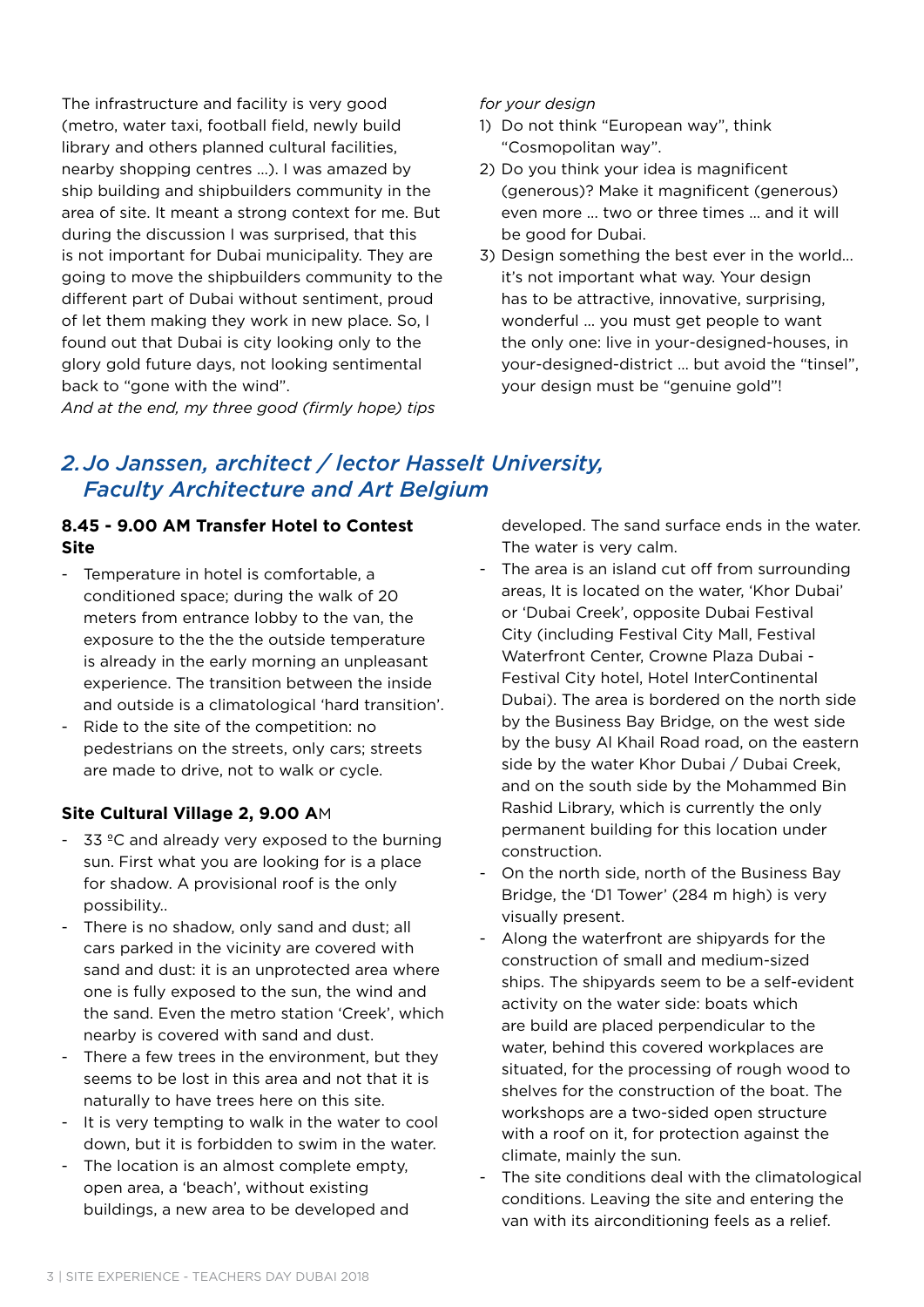# *3.A. Remizov, Chairman Russian Sustainable Architecture and Building Council*

The mission of modern residential architecture as a place of people's lives becomes equivalent to the mission of the image of urban identity, economic impact, a reference to human values bearing the genetic code of culture, art and national self-esteem.

The intensive population growth in Dubai due to expats and as a result of the demand for residential, office space, shops and studios forms the state's attitude to architecture, as to the most effective way to declare itself in the world political and economic space.

Modern residential architecture is perceived as an object conveying information about the city's potential, rather than a utilitarian receptacle of people.

Due to the orientation towards a large number of expats, there is a need to create nontraditional forms of housing, their openness and associativity of artistic solutions. Architecture is determined by climatic conditions, creative approach and commercial opportunities.

## **The main problems that need to be addressed are:**

- keeping high-rise city landmarks;
- cooling and ventilation of houses with traditional architectural and planning techniques, as well as innovative technical solutions;
- creation of a comfortable pedestrian environment taking into account the access to water;
- use of alternative energy sources integrated in architecture;
- creation of an image should be based on the concept of regional traditions.

# *4. Prof. Dr. Architect Héctor García Sánchez, Escuela de Arquitectura de Las Palmas G.C.Spain.*

*Ka-ánna bin-nâri mâ bilmâi min bálalin Húçnan wa bilmâi mâ bin-nâri min dárami*

*water*

This fragment of the **Qasîdat Al-Burda,** *poem written by Al-Bûsîri in 1213,* reflects the sensation that I had to get to Dubai and feel its thick atmosphere. You don't see the desert but you feel it. The heat of the Sun envelopes you and the body responds immediately generating a strange moisture that runs through all its pores. The sea is present, but its water seems to be part of the burning ground. Not refresh. Everything is heat, in contrast to the inside of the buildings. Breathing is suffocating and, at the same time, it makes you feel live in a strange way. You need air, you need feel the air. Outside, the air does not move. When it moves it is to carry the heat more deeply inside your body. When you breathe, you feel a burning and invisible fluid in your interior, like if you were breathing Sun, not Air. Only the

*It is as if on fire there would be the moisture from the*

*Qasîdat Al-Burda Al-Bûsîri , XIII c. …..and in the water was the combustion that is on fire*

air is cool inside the buildings. The dishdash, the kaffiyya, The Abaya, the hiyab, and so on, are the ancient and simple architecture that allows the body to counteract the conditions of the extreme heat. These are the perfect transformation of wool and silk as an optimal system to protect and adapt the body to the environment. However, the predominant architecture is no longer traditional. Getting to Dubai is like getting to another business city in the world, only the presence of the desert distinguishes it. There are no remains of history and tradition. All is new. The city grows day and night… non stop. By the day there are no people walking in the streets. Only cars, buses or the subway. The public spaces are the shopping centers. People go out at night to socialize there.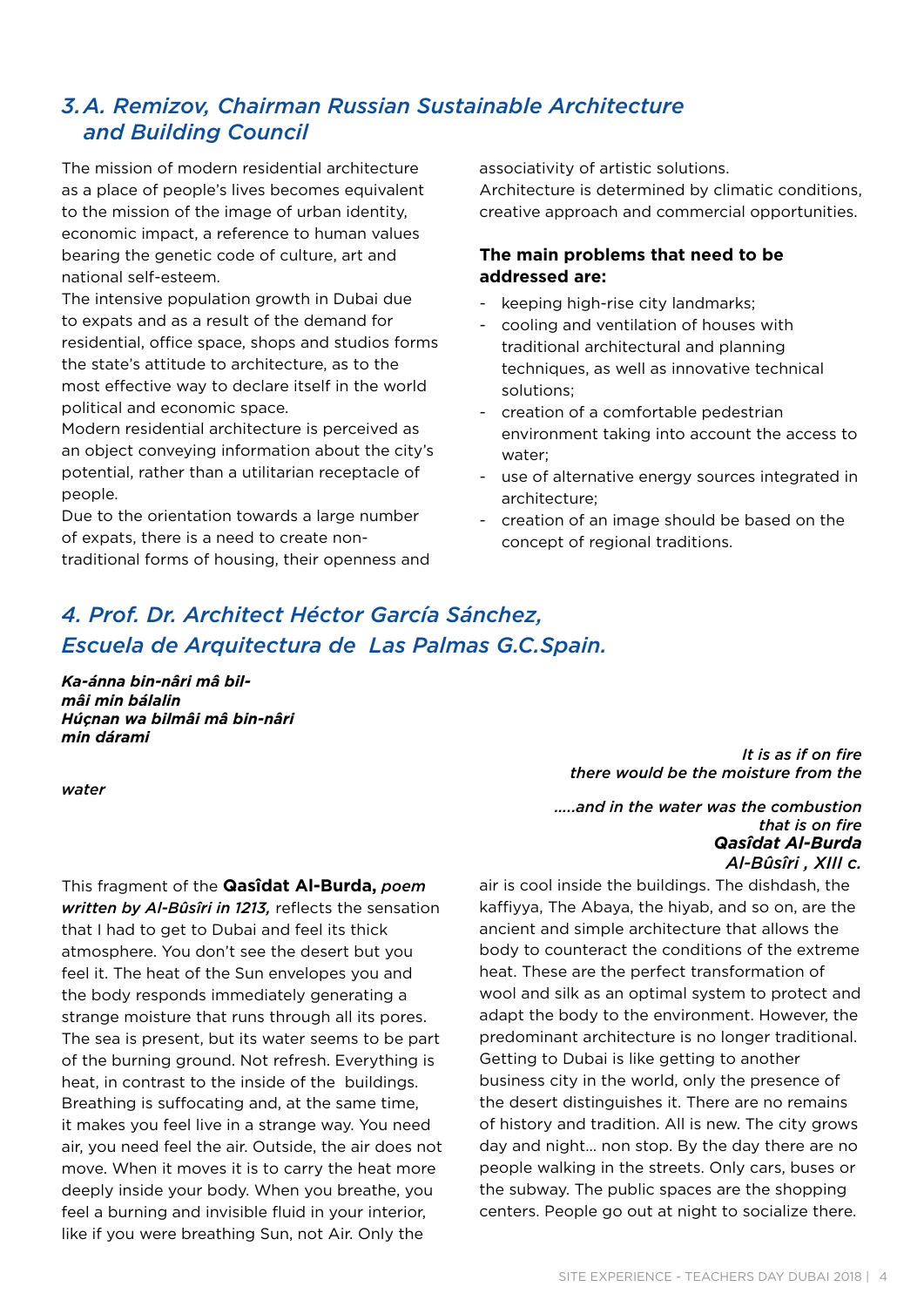Leisure life is the night… And, in this amazing urban growth fever, we found the intervention area. Another replica where the genetic of the city will continue its development. However, the plot has a value. An inland coastline runs it. A spit from the sea penetrates inside the land. The sea accompanies a strange landscape between desert and new city. There are small groups of boat builders. Also some fishermen who still maintain the tradition. The waving line between

land and sea remarks a border in which the life of the city and its people seems to be forbidden. There is nobody there. However it is the great opportunity. It´s the project. Water and earth. Water and sun. Raw material that, for once, should be considered as DNA for the urban project and the new buildings. Matter

that should not forget the value of tradition and its perfect adaptation to the environment...

*roofs, sometimes without belt ...*

*the desert?* 

*clay?*

 *…our houses are wool, or cane, or mud with palm leaf Our clothes are one, no colors, without cuts or shapes,* 

 *why did you come? Do you really like the palm trees and Do you like wool houses and our clothes and roofed* 

> Poem: *For some western visitors* Saadi Yousef

# *5.Prof. Dr.-Ing. Mike de Saldanha, University of Applied Sciences Darmstadt, Germany*

### **Aim and Scope of the Task**

The interesting and challenging task consists of finding an answer to creating a space for living, interacting and connecting within the framework of the hot Dubai climate as well as an open-minded, international community while recognizing the context and tradition of the location. This task shall be solved both within the scale of the individual living spaces as well as the surrounding quarters. Key aspects here are comfort, sustainability and a high social quality.

## **Climate and Atmosphere at the Site**

On the day of the visit the climate was hot (40° C) with medium humidity (40%), which allowed one to be outside for a certain amount of time. There was intense solar radiation as well as wind. In the shade together with the wind it was somewhat comfortable whereas it was not possible to stay in the sun for more than 5–10 minutes at a time. The intensity of the sunlight made sunglasses necessary. During the day, the surfaces along with the soil tend to heat up and emit thermal radiation. Although it was not a particularly hot day for inhabitants of Dubai, the climate of that day would be considered as extremely hot by European standards. The air smelled like the sea; the earthy and sandy soil

was warm and moist. The close proximity to the water and sea was thoroughly sensible. Due to these factors, sun protection for the buildings and common spaces outside will be extremely important. The wind should not be blocked completely. Areas with water should be included as they can improve the microclimate. Dark surfaces, which absorb the radiation, are not recommendable. Neither are even surfaces that reflect sunlight directly with a glare.

## **Historic Context**

The site used to be a Dhow boat shipyard. Shipyard workers would work, live and spent their free time there. The connection to the water in combination with fishing reflects the cultural roots of the Emirati at the coastline. Due to the boat construction history, wood is a present material.

This spirit should be implemented into the urban planning as well as the formulation of the buildings. It is required that the direct accessibility together with the possibility to touch to the water remains. As it is an integral component of the Emirati culture to experience water and to be able to go fishing, these aspects need to be included in the overall design.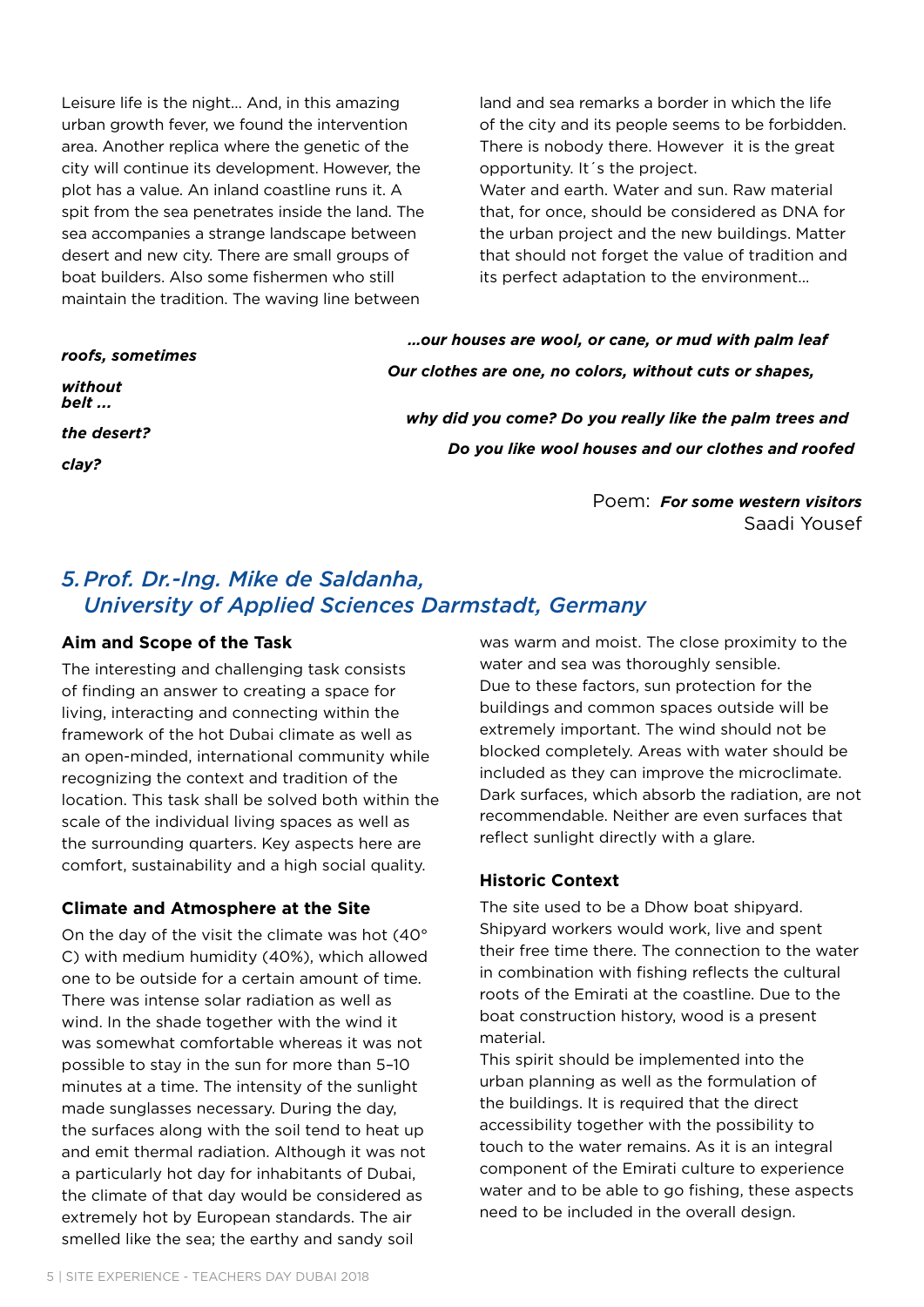## **Social Context**

The aim is to find an answer regarding the design of the outside spaces, building structure and interior design while integrating aspects of (thermally) comfortable living and meeting points. It is important that a vibrant community shall not become a gated community. Therefore, the area needs to be created as a space for cultural exchange and meeting point with the local community. The architecture shall provide

suitable interior and exterior spaces as the current surrounding building structures as well as the whole city itself do not provide satisfying answers to these tasks as of now. The overall goal is to find an architectural solution to providing living spaces in an extreme climate, which not only incorporate the identity and history of the site, but also create room for intercultural exchange and encounters. Comfort and sustainably are key aspects in this context.

# *6.Giancarlo Paganin, BSc, MSc, PhD in building engineering, associate professor at POLITECNICO DI MILANO\_Italy*

Site experience has been more a very interesting contact with a broad context (well beyond the physical limits of the project area) than a detailed analysis of a specific lot; even if the plot is partially occupied by existing assets – the ship yard, the ship under construction, the houses of yard workers – the task in effect could be seen as a "grass root project" because nothing will probably remain on the area except the "intangible legacy" of the site related to the use made by people of Dubai of the actual area. The site is used mainly as an interface between people and the creek: fishing, sailing, walking on the waterfront, maintaining and storing the boats are declared as typical activities that people in Dubai associate to the site and that are likely to be expected, at least partially, from the project. On the other hand, the general characteristics of the Dubai context will give a lot of suggestion to the participants

- the extreme weather: the summer, 3 months in which outdoor activities are almost impossible during the day and even during the night; the moderate period, 5 months in which outdoor activities are possible all day long; the intermediate period, 4 months in which outdoor is practicable only at evening and during the night but not during the daytime;
- the multicultural environment, in which people from a lot of different nationalities shares spaces and infrastructure;
- the search for innovation in the real estate industry both in technical aspects and in new ways of living in the spaces: this search for innovation may give the participants the chance to propose different interpretation of the "cultural village" project task;
- the interest of the authorities towards the

different aspects of sustainability, from the use of renewable energy to solutions to the improvement of social cohesion;

- Dubai vision for its development has been summarized in the term "future accelerator", i.e. Dubai expects to be the place in which the future solutions are experimented in advance respect to other locations;
- concerning innovation in building the factors that have been discussed during the site visit are summarized by the following keywords: smart building, renewable energy and 3D printing and manufacturing;
- the surface standard for residential building are quite higher than EU standards in terms of square meters per inhabitant;
- the on going development of several infrastructure for public transport in order to provide transportation systems that can alternatives to the car (car is actually the only way people move in the area).

Concerning specifically the site characteristics and constraints, it is possible to focus some subject as, for instance: the proximity of the library that is now under construction and that will represent a landmark for the site; the variation of the creek level due to a tide that has been declared as an excursion of 2 meters and this could be considered both for permanent structures on the waterfront and if participants want to use floating items in the projetc ; the creek itself that represents a resource that could be used for several purposes and in different ways considering the peculiarity of the salted water; the proximity of the infrastructure for public transportation both on ground (metro, bus) and on water (taxi boats).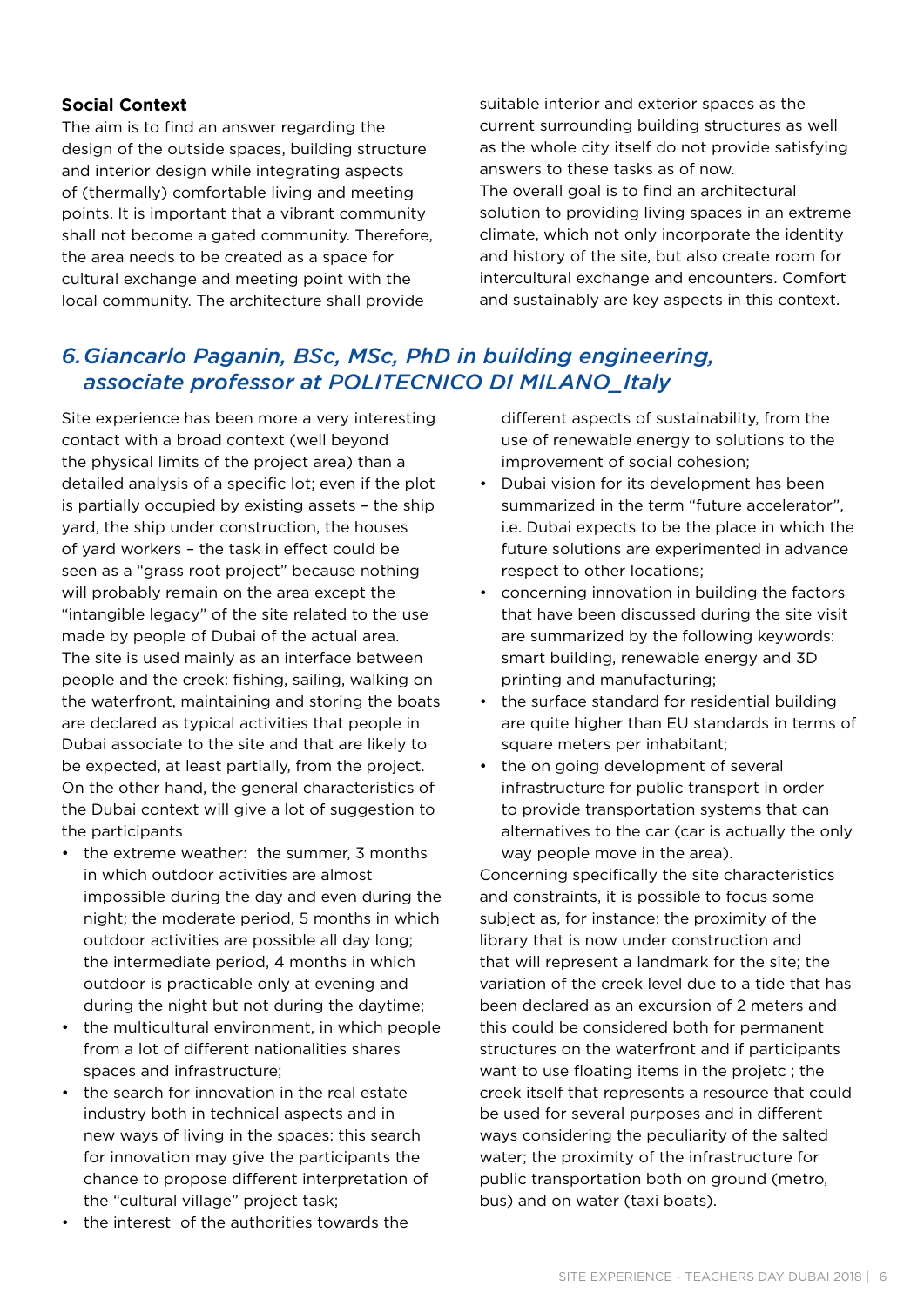# *7. Jozef Kuran, Slovak University of Technology in Bratislava*

#### **Dubai – the city**

The city of Dubai is a pearl in necklace of United Arab Emirates. Situated by Persian Gulf (Arabian Gulf) and spread alongside the coastline. This layout condition defines the overall linear concept of city developing scheme. Natural conditions are overwhelming and straightforwardly influence whatever architectural effort possible. Dubai is colorful and pulsing city, in which many different nations found their place. Effort is noticeable everywhere, day or night. Burj Khalifa tower is strong visual feature, widely accepted as iconic structure visible from great distance around the city.

Dubai always aspire for the best, excellent is the starting point, smashing is expected. Even if the structures, buildings, emotions, experiences, impressions can be judged as "grand", practical sense, durability, objectivity, relevance, usability, feasibility is always present in every aspect of effort – architectural or social based.

Journey of Dubai, starting as petite compositions of small houses surrounded by white sands, to nowadays global city is headed to future. Dubai, in my humble opinion, really likes looking to future, but traditional aspects are always present, thus providing a valuable sense of direction for this mass scale urban structure, some kind of essential basic point to rebound.

### **Contest site**

The Dubai creek provides curvilinear extension of seaside extended deep in urban structure. Creek is still used to fishing purposes, water transportation. Traditional ships (dhows) are strong visual inspiration. Nevertheless occasional fresh breeze upon water surface is really refreshing. Connection to this water surface is a story worth narrating.

Cultural village (planed) is laid alongside creek costal line, opposite Festival Waterfront Centre. Significant public building - Sheikh Mohammed Bin Rashid Library (currently under construction by Dubai Municipality) is placed in the central coastline position, starting by your contest side and ended by 6th street extension. This building is important neighbor to talk to during any daring design concept. Triangular contest site plot is a starting point to reach the planed Cultural village urban structure. It could aspire to be precise and elaborate but engaging and mesmerizing tapestry of ideas formed to usable design. Dubai loves enjoyable places

#### **Contest**

This contest is an opportunity to tell the whole story – not only concepts, ideas, shapes, volumes, surfaces, patterns (oh yes - patterns are applied very carefully everywhere in Dubai) resulting in floorplans and sections. All elements of sustainability awaits to take their part in creative process. Considerable local natural conditions are daring you to create more than outstanding – to create the extraordinary, that's what Dubai is usually expecting.

### **Advice**

Please take into consideration that staying outside is limited for significant period of year (sometimes even in night) but it is very inspiring to directly feel the vivid atmosphere of surroundings. The key is to find the strategy for future concept of Dubai planning in terms of responsible and inspirational resources usage. Don't be afraid to imagine unexpected, to challenge harsh elements to be helpful for society. World is changing and the reasonable movement needs to find understandable form.

# *8.SANDRA TREIJA,RIGA TECHNICAL UNIVERSITY*

#### **Locatio**n

The main advantage of the competition site is the location next to Dubai Creek, which has been a significant factor in urban development of the Dubai through the decades. Today it represents the high recreational potential of the entire district.

The project area is well equipped with transport

infrastructure - it is easily reachable from Dubai Airport, as well as from the city centre. Business Bay Bridge, a Creek metro station and Al Jaddaf Marine Station all located next to the area, hence the provision of the area with different types of mobility is well provided. In the future another crossing of Dubai Creek will be developed.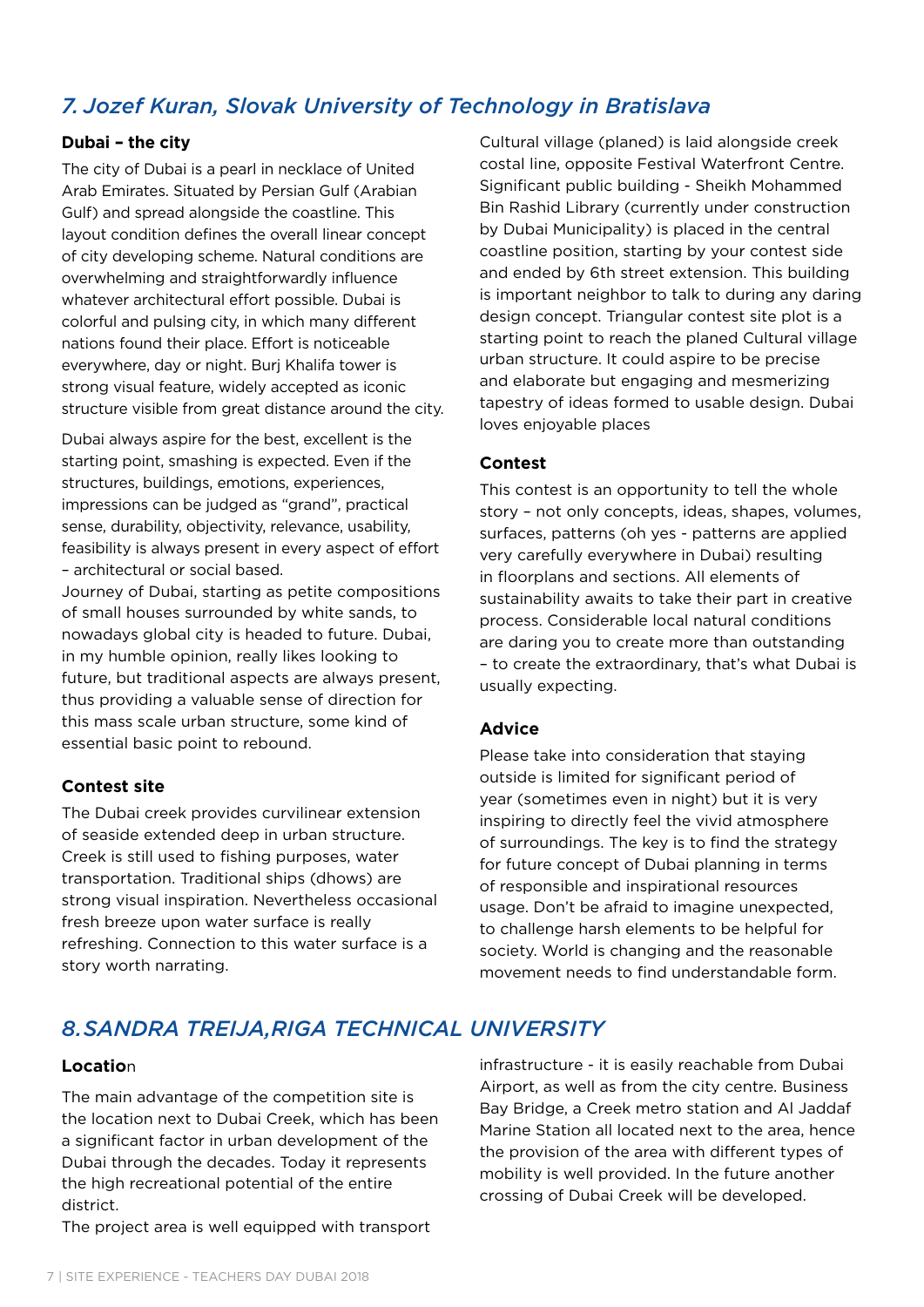### **Waterfront**

The waterfront of the site is relatively lean, it is suitable for boat launching in the water, as well as angling and other forms of human contact with water. According to Dubai's municipality, water in the Gulf of Dubai is not suitable for swimming due to water contamination. Water level fluctuations in the Dubai Creek are about 2 m.

#### **Heritage**

Part of the project area is currently used for the construction of traditional wooden boats (dhow). Currently, a large boat is being built on the shore, claiming to be registered as the largest boat in the world. As this is the only evidence of the historic use of the site, it needs to be given due consideration in the design process.

#### **Weather conditions**

During the visit of the project site (13.09.2017 from 9.00 to 10.00), although there was a slight breeze, the air temperature (400 C) was inappropriate to stay outside without shading. This is one of the project's challenges - how to design in hot and humid climate not only buildings but also outside public space, providing their users with comfort.

#### **Context of Dubai Development**

As the project site is located in the part of the city where active development is planned, the future projects of the surrounding areas - Cultural Village 1, Cultural Village 2, Dubai Festival City, Dubai Creek Harbour etc. will have the significant impact to the area.

# *9.Prof. Arch.Sergiu Petrea, UAUIM, Bucharest*

The site is difficult yet challenging, with few strong points to rely on but with a great perspective for future development. The context from previous contests is missing quite a lot and it will be difficult to be approached by the students. You can't explore the directive paths emerging from the landscape, nor the influence of nearby heritage. It is difficult to comprehend the easiness with which the site can be transformed through political decision since there are a few remains of culture and tradition (ships building yard, soccer field).

The impression is of a powerful horizontal line in which it is difficult to mark and preserve the human presence as the developers require. From the other side of the water channel the view is great, the site is projected over a very dynamic skyline that will be a very favorable background for the development.

The site has good connections with the future city infrastructure and will be easily integrated in the desired master plan. The position along the shore will generate the desire to "play" more with the water front for the students although it is difficult to manage because of the climate. The proximity of the massive structure of the Public Library as well as its iconic silhouette will force

the development so consider future connections to this area and influence the mass of the assembly as well as the design of in-between spaces.

The restrictions are important due to site constraints (hard to include a basement, also an underground parking, there are problems of tides and water level rising etc.) and will lead to additional challenges for the project.

Last but maybe of much more importance, sustainability as a strategy is hard to achieve because of harsh climate conditions (the high temperatures are quite a problem for designing user friendly outdoor spaces and will have to be properly understood by the students who might not be prepared for working with such conditions).

However, the site is fitted for a daring development due to its strategic position alongside the water front and the opportunity to integrate social and cultural diversity. The aims of the developers "SUSTAINABILITY, INNOVATION, DRIVE THE CITY FURTHER" may be enhanced by the site features and the student's creativity but with the condition that the requirements will be clearly specified in the design brief.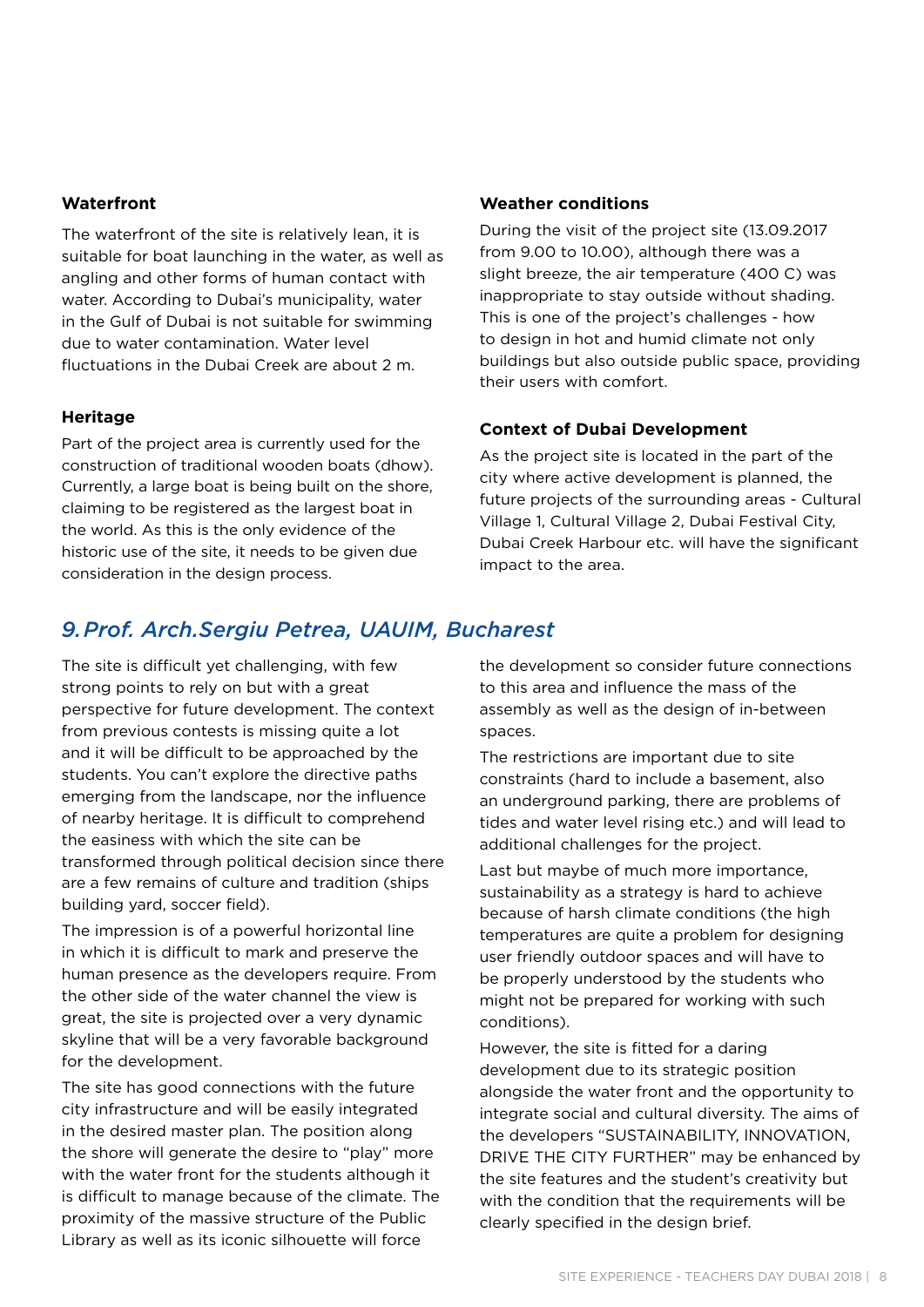# *10. Teemu Hirvilammi, Tampere University of Technology Finland*

#### **Context:**

Currently contest site is an open area to be develop as a part of cultural village areas. Now days it houses functions for self-motivated actions appreciated by the users. Main actions are fishing and playing football in the weekends, but most visual action of area is the yard for building wooden boats with a wood storage and a wood workshop. These functions are to be moved as part of urban development.

#### **Site:**

Topography in the site provides quite easy conditions for building. It is strongly characterized by curving river alike water and views the opens along it and another side of it. The site is rather quiet despite of the passing car traffic on the bridge in between cultural village areas.

#### Surrounding buildings

The area is developing to be a Cultural village containing multicultural living environment for expats and their families. The scale of the buildings variates dynamically according to masterplan draft. Dominant building of area is the new library in construction what creates public functions to area. The existing buildings are in various style but uniform the pale colors.

#### **Traffic:**

Competition site is a public transportation hub with an easy access by metro and water taxi.

#### **Climate:**

Climate is harsh and demanding for rather extreme heat on summer and when easy weather for outdoor living is few winter months.

## *11. Dipl.-Ing. (FH) Architect Roland Matzig, Jury Member*

We took the bus from the hotel which is located just opposite the river, crossed the bridge and within a few minutes we reaches the side. On side there is nothing – at least this "nothing" was surrounded by two interesting situations. Firstly there is the shore almost 1 km in length. Water tide is about 2 meters only, so you find a nice "beach of sand". Secondly there is a "freaky" shipyard. Not very professional but an area big enough to build the biggest dhow (sailing boat for carrying material) ever build. The area is

given for free to the people who build their ships there. This "situation" is what is called "cultural heritage" in the task. For me as "born und risen in "Good old Germany" it took some time to understand that a country and a city like Dubai is talking about heritage when something is older than one decade. So one of the challenges will be to reflect this local heritage in designing something sustainable and not just something "extraordinary looking".